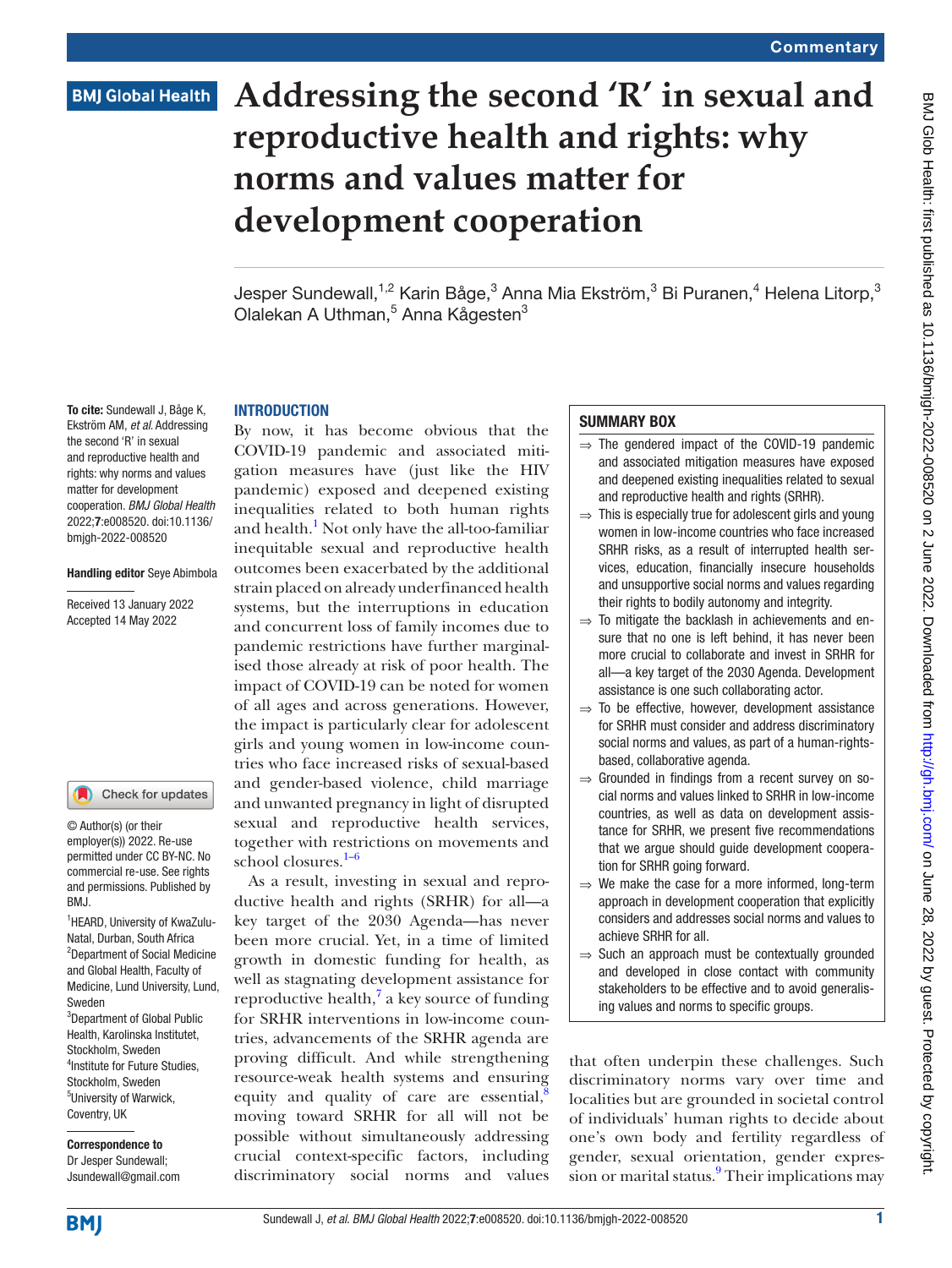### BMJ Global Health

be clear when framed in a human-rights-based approach emphasising the agency and autonomy of the individual. However, discriminatory SRHR norms can themselves often be rooted in other norms that reflect different ways of understanding identity, community and belonging,<sup>10</sup> which contributes to making them complex, layered and difficult to address.

To date, there are limited data on norms and values related to SRHR and gender globally but especially in low-income countries. It is also unclear whether official development assistance (ODA) for SRHR in a systematic, structured, inclusive and equitable way considers these normative challenges and opportunities in strategies and activities.

In a recent report for the Swedish Expert Group for Aid Studies, $\frac{11}{11}$  a government committee to evaluate Swedish development cooperation, we set out to examine this gap in the available evidence. We collected and analysed nationally representative data on norms and values in three sub-Saharan African countries—Ethiopia, Nigeria and Zimbabwe—collected via the World Values Survey [\(https://www.worldvaluessurvey.org/wvs.jsp\)](https://www.worldvaluessurvey.org/wvs.jsp). In addition, we analysed data on all ODA for SRHR from the Swedish International Development Cooperation Agency (Sida) between 2010 and 2018 to better understand the level of overall alignment of Sida's SRHR ODA with prevailing norms and values for SRHR. To link SRHR norms and values with Sida's SRHR ODA, we were guided by the comprehensive definition of SRHR set forth by the Guttmacher-Lancet Commission.<sup>12</sup> We sought to operationalise this definition through analysing both norms and values in relation to ODA. Furthermore, we developed a framework [\(figure](#page-1-0) 1) to help us understand how norms and values can be understood in the context of SRHR ODA.

# **RECOMMENDATIONS**

Based on the results, the report $11$  proposes five key recommendations that we believe can guide development cooperation investments to better consider, navigate, and address SRHR norms and values.

- 1. Systematic assessments of norms and values should underlie any development cooperation effort to advance SRHR. Norms and values remain more discriminatory related to sexual and reproductive rights (such as the right to abortion or the rights of lesbian, gay, bisexual, transgender and queer populations) than to sexual and reproductive health aspects (eg, contraception or institutional delivery services). That said, access to sexual and reproductive health services is intimately linked to rights and thereby with values and norms. Therefore, development cooperation actors should consider a systematic assessment of values and norms when initiating new and following up on existing SRHR investments. This can include a description of existing knowledge of relevant SRHR values and norms as a part of the process of planning and appraising development interventions. We noted that while development cooperation actors are often aware of the normative context in which they operate, their preferred approach tends to aim for improvements in access to SRHR within the existing norms and values, rather than actively trying to change them.
- 2. Contextual knowledge is essential to effectively target discriminatory norms. While SRHR may be conceptualised as a package, supporting one aspect of SRHR (eg, freedom from gender-based violence) does not mean that individuals agree with other areas (eg, choosing when and whom to marry). $^{11}$  $^{11}$  $^{11}$  We also observed that the same aspect of SRHR can gain different degrees of support depending on the wording of the survey question. For example, while only 17% of respondents



<span id="page-1-0"></span>Figure 1 Conceptual framework linking SRHR norms and values to SRHR development assistance.<sup>9</sup> LGBTQ, lesbian, gay, bisexual, transgender and queer; SRHR, sexual and reproductive health and rights.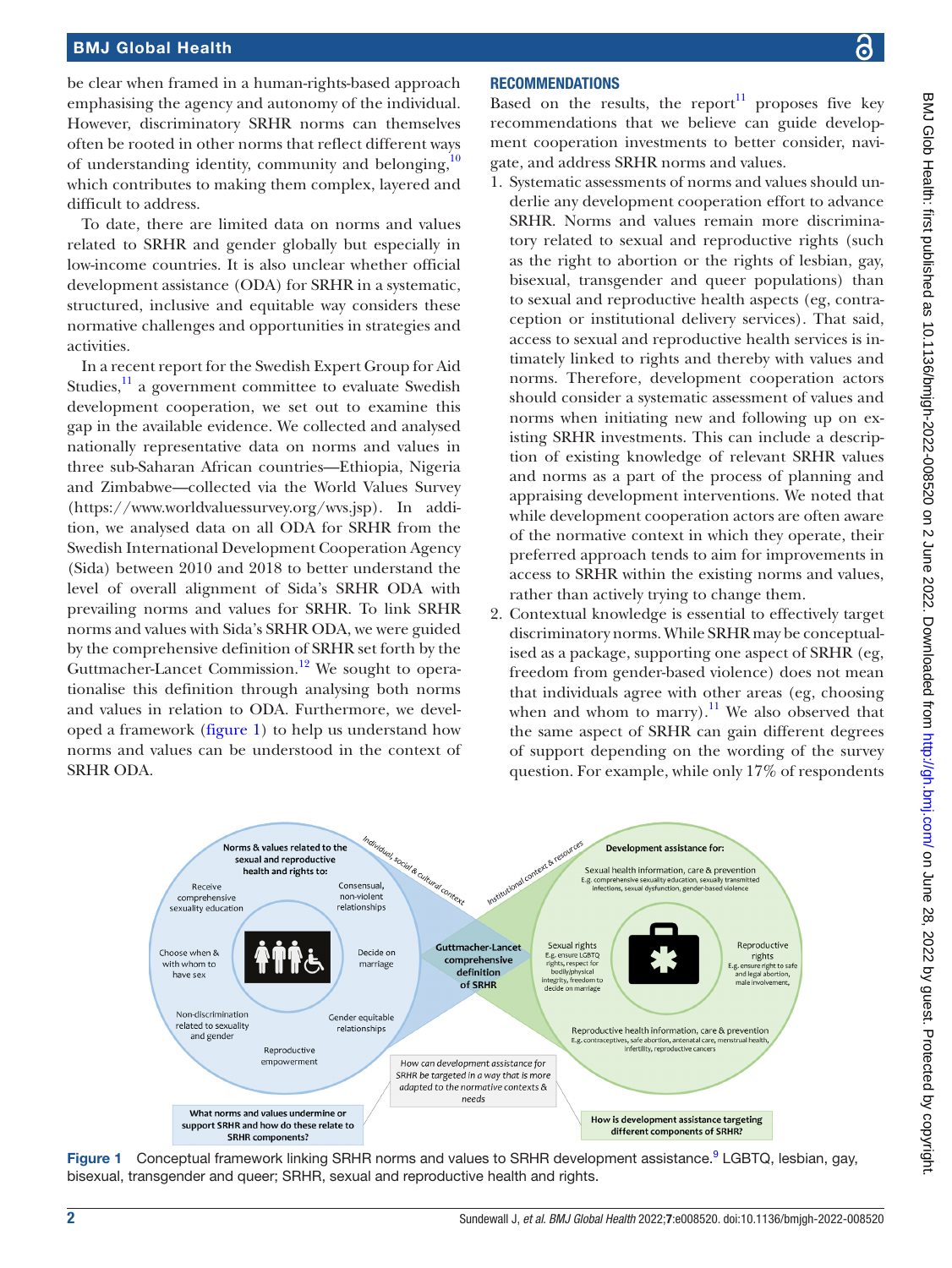tions are needed to reach a 'tipping point', where people and communities abandon discriminatory norms and adopt new ones.<sup>[15](#page-3-9)</sup> As has been made clear in the decolonisation debate, $16$ addressing discriminatory norms and values as a donor organisation external to a context is a very complex challenge. We want to emphasise that any attempt to 'changing norms' is not about assimilation into another (the donor) country's culture, but to ensure universal access to SRHR in accordance with internationally recognised human rights conventions and global goals. Avoiding addressing these issues is not an option. However, in a development context, it must be done in an equitable and inclusive way, where partners from relevant communities play a central role in framing priorities and ways forward to create the conditions necessary to reach a tipping point.<sup>17</sup> To guide and evaluate ODA, development actors thus need data on SRHR norms and its drivers to best target programming. The World Values Survey is one of several useful tools for collecting such information. 5. Increasing the quality and granularity of development

assistance data would allow for better understanding of the extent to which SRHR ODA is targeting values and norms. While SRHR is a prioritised area of ODA, the quality and granularity of data on SRHR ODA are often limited. The current reporting method for ODA (through the Organisation for Economic Cooperation and Development) does not allow for quality, transparency and detail in line with the Guttmacher-Lancet Commission's comprehensive definition of SRHR. This makes it difficult to analyse which areas SRHR ODA is effectively targeting. To be able to follow-up on SRHR ODA and to what extent it targets social norms and values, development actors should consider improving the reporting of SRHR ODA data.

# **CONCLUSIONS**

Development assistance for SRHR grounded in justice and a human-rights-based approach has never been more critical to mitigate both the backlash and the lost momentum against SRHR-related morbidity and mortality in the wake of COVID-19, particularly in lowincome countries. We present a conceptual framework that can help improve understanding of SRHR ODA and how it relates to SRHR norms and values. Furthermore, we argue for a more informed, long-term approach in development cooperation, that actively considers and addresses social norms and values, grounded in local and contextual analyses, needs and expertise, to achieve SRHR for all as part of the 2030 Agenda. This also requires sustained commitments from development actors and more robust data and methods for follow-up of how SRHR ODA is allocated and to what extent social norms and values are targeted. Such an approach would enable more contextually grounded, and effective SRHR development cooperation.

in the three countries in our study said that abortion is 'justifiable' to some extent, 50% agreed that women should have access to safe abortion services. Given this complexity, development actors need to ensure that there is sufficient capacity among their staff to effectively understand, assess and navigate norms and values related to both the broader concept of SRHR and its specific components. Furthermore, the contextual knowledge of key local stakeholders should be better leveraged, and perspectives of local and community level actors must be considered. All development interventions aiming to address discriminatory values and norms should be grounded in an analysis of the specific context in which it operates, including the social structures and relations that shape this context. Such understandings need to take into consideration the relations and dynamics of power; both those that continuously shape, contest and negotiate the local meaning of norms and values that may influence SRHR outcomes, as well as those that the development actors themselves, contribute with through their resources, privilege and power in light of colonial histories and postcolonial perspectives. Development interventions should follow a human-rights-based approach and be carefully adapted to the local context in close dialogue with community level stakeholders to avoid generalising certain values to specific nationalities or groups.

- 3. Explicitly including SRHR norms and values in official development cooperation strategies can set priorities and guides project logic and evaluation processes. In our study, we found little specific emphasis on the importance of values and norms in relation to SRHR in strategies and policies guiding Swedish development cooperation, even though Sweden is one of the most important actors for SRHR on the global scene, guided by a feminist foreign policy.[13](#page-3-7) We, therefore, stress the need for development actors to explicitly mention the importance of addressing discriminatory values and norms related to SRHR in strategies for development cooperation and to provide staff with tools to include norm assessments and adaptations in their activities. When positions and intentions are made explicit, mutual reflection and reciprocal learning can begin to take place, informing a process that is likely more efficient in making progress on SRHR in line with local voices and a human-rights-based approach.
- 4. SRHR values and norms are complex and require long-term investments. Efforts to actively influence and change broader social norms and individuals' per-sonal beliefs or values take time.<sup>[14](#page-3-8)</sup> This requires investing in programmes beyond the often short-term ODA strategies and funding cycles (generally 2–5 years). Our analyses showed a large complexity and incongruence between SRHR norms and values. Somewhat surprisingly, there was no consistent association between sociodemographic factors such as educational level and age and SRHR-related norms and values. This corroborates recommendations that multilevel interven-